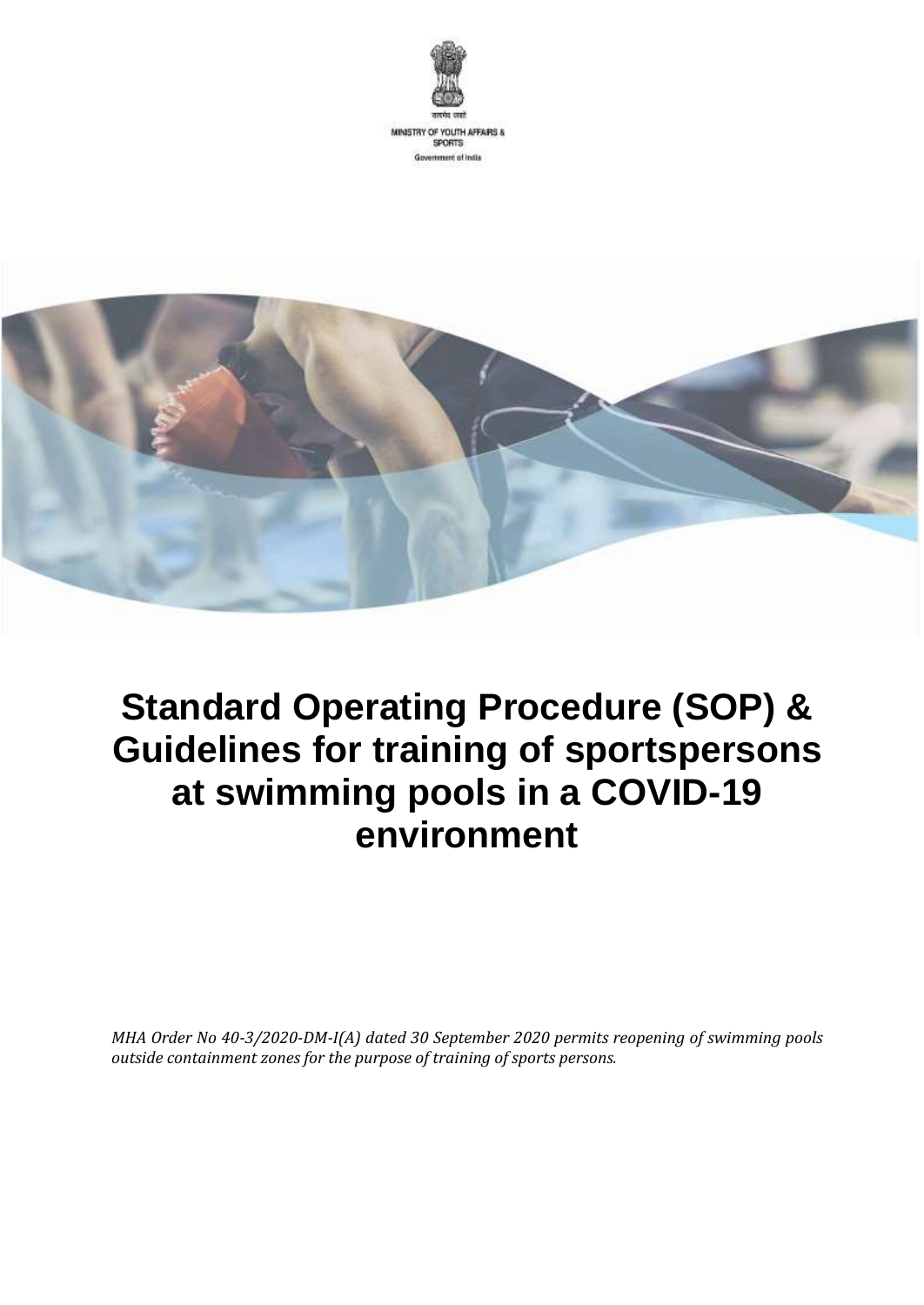**I. Scope and Coverage**

This SOP applies to all SAI and non-SAI centres wherein training of sportspersons may resume, provided no orders of the local authorities prohibit such facilities to resume operations i.e. microcontainment zones and are meant to serve as safety guidelines for operating the facility in consonance with any other guidelines issued by state government while granting such permission.

This SOP unless directed otherwise is applicable to the following:

- i. Competitive Swimmers to be defined as all sports person not below the age of 12 and engaged in training for purposes of preparing for participating in swimming competition, and shall not include contact sport like Waterpolo, learn to swim or swimming for general fitness.
- ii. Coaches and Support Staff directly responsible for the training of these athletes. Head coach shall ensure that the training is carried out with the minimum required staff only.
- iii. Other Staff engaged in technical, non-technical, administrative, facility management staff (including hostel and mess if applicable) functions.
- iv. Essential visitors other than those mentioned above and if authorised by the centre head (including those from government departments i.e. public health, utilities etc)
- **II. Protocols and precautions for training (Athletes/Coaches/Support Staff/Facility Management) for Residential and Non Residential** 
	- i. It is the responsibility of the centre head and coach in-charge to ensure complete adherence to training protocols and to secure agreement from respective athletes that any training activity undertaken shall be in full compliance to the protocols mentioned hereunder.
	- ii. Obligatory self-declaration (could be in the form of text message) of the infection-free condition by players and staff re-joining the centre shall be provided to COVID Task Force officers before entering the premises.
	- iii. All personal training equipment belonging to an athlete shall be disinfected while the athlete is inducted into the training centre.
	- iv. Athletes and staff shall be screened before being allowed access to common field-of-play/ training facilities. RT-PCR test shall be conducted for new/returning athletes. Public health authorities may be consulted for same regarding Government guidelines and cost of testing.
	- v. For residential trainees, they need to produce a negative COVID Report 72 hour/96 hours before arrival to the centre followed by 14 days quarantine period. On the 6th/7th Day of quarantine period, another COVID Test must be conducted. Thereafter, trainees can mix with the other quarantined trainees only and not with other trainees staying in the campus. Only after completing 7 more days, they can mix with other trainees.
	- vi. Residential athletes requiring usage of common shower areas shall ensure soaps, towels and any other utility is not shared
	- vii. Spitting and clearing of nasal/respiratory secretions on the pool especially during swimming or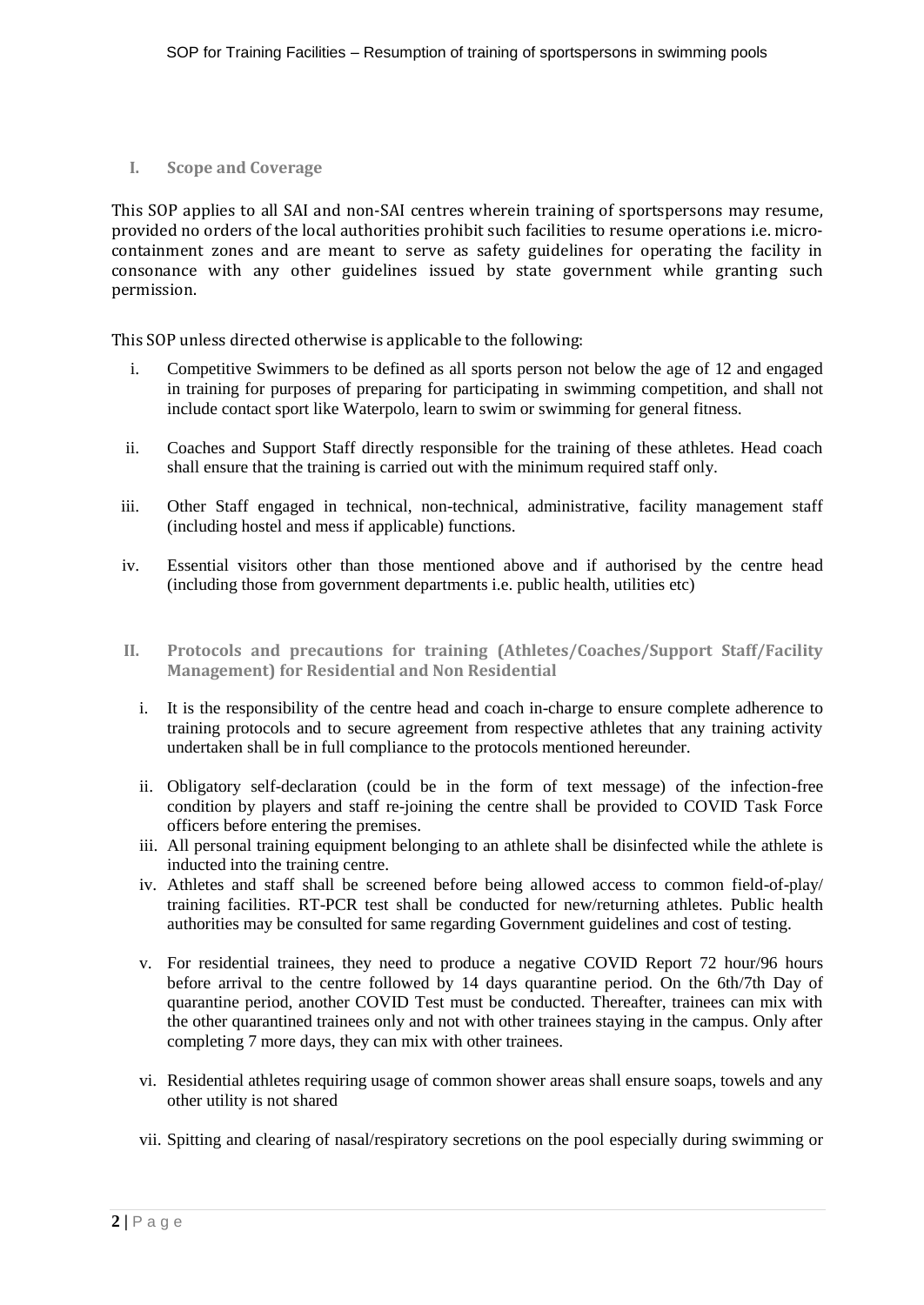at any place within the facility other than toilets shall be prohibited.

viii.Athletes shall also perform hand-hygiene before and after use of all training equipment

# **III. General Safety Measures**

- i. Athletes/coaches/facility staff who begin to cough/sneeze/above normal temperature for any reason, must move away from others until coughing/sneezing dissipates. In case of above normal temperature, a coach or staff member should ask athletes, as they come into practice, specifically listing certain symptoms, and send home those athletes reporting illness or experiencing symptoms.
- ii. Hand-hygiene facilities shall be made available adjacent to swimming pool & deck for use as and when necessary.
- iii. Respiratory etiquettes to be strictly followed. This involves strict practice of covering one's mouth and nose while coughing/sneezing with a tissue/handkerchief/flexed elbow and disposing off used tissues properly.
- iv. Use of **Arogya Setu** app shall be made mandatory for all athletes and staff at the centre. The Task Force shall ensure a 100% coverage of *Arogya Setu* among all athletes and staff at the centre.
- v. Prior to resuming training activities at the centres, each athlete shall be educated on COVID precautionary measures, which are to be implemented at the facility and during training.
- vi. Non-residential athletes and residential athletes returning to the centre shall be educated on the existing precautionary measures regarding usage of common facilities within the centre.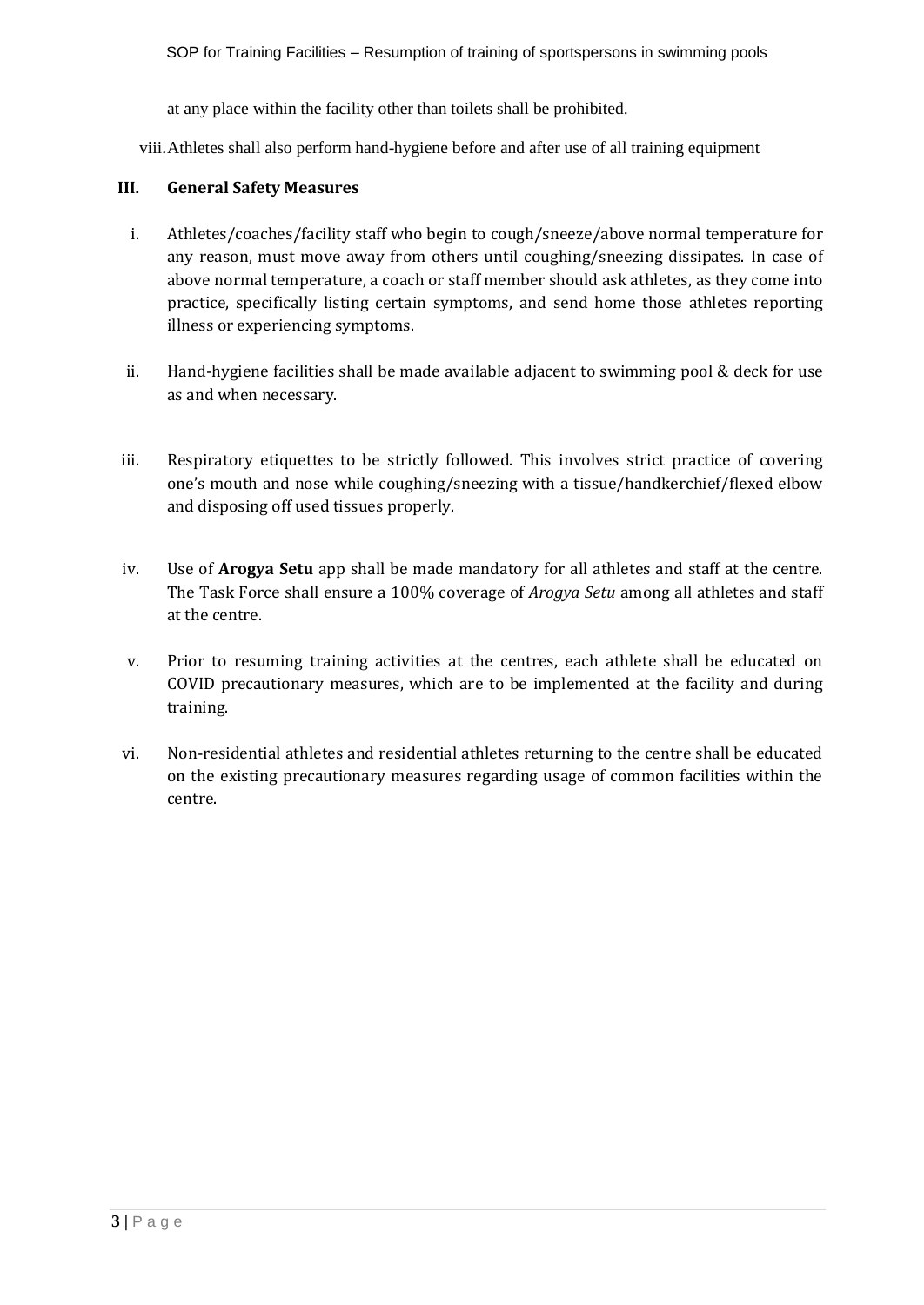**IV. Protocols and precautions at Swimming Pools** 



**Maximum Pool Capacity / Batch**

- **50 M 10 lane – 20 Swimmers**
- **25 M / 50 M 8 lane - 16 / 16 swimmers**
- i. Increase water sanitation level by maintaining chlorine level in the water at 2.0 PPM along with 7 to 7.40 pH of water. Filtration plant must be operated for the entire duration of the practice and 2 hours before and after the session.
- ii. Chlorine levels in the pool will be measured 45 min before start of practice. Water samples for chlorine level checks will be drawn uniformly from multiple points in the pool. logbook of reading will meticulously be maintained and verified by head coach before permitting swimmers to enter the pool.
- iii. Toilets and showers will be off limits. In case swimmers required to use toilet facility at pool, coaching staff shall ensure not more than one person is in the toilet at same time.
- iv. All toilets attached to pool will be sanitised as per the protocols laid out as part of the facility management protocols in the main guidelines.
- v. If possible, outdoor shower may be installed and swimmers will shower before and after entering the pool
- vi. Dryland work must be shifted to outdoors and use of gymnasium restricted as far as possible. Swim Coach must follow guidelines prescribed in the main document when recommending use of gym to their swimmers.
- **V. Protocols and precautions at Facility (Swimming Pool Management)**
	- i. A COVID Task Force shall be constituted at each training centre to guide and monitor all trainees, coaches and staff within the centres. The Task Force shall be responsible for overall implementation of protocols outlined in this SOP.
	- ii. Swimming pool operators should have a dedicated officer responsible for COVID 19 considerations, making sure that they are up to date with central or local government recommendations.
	- iii. The Task Force shall include Facility In Charge (as Chairman), COVID officer and Chief Coach as members.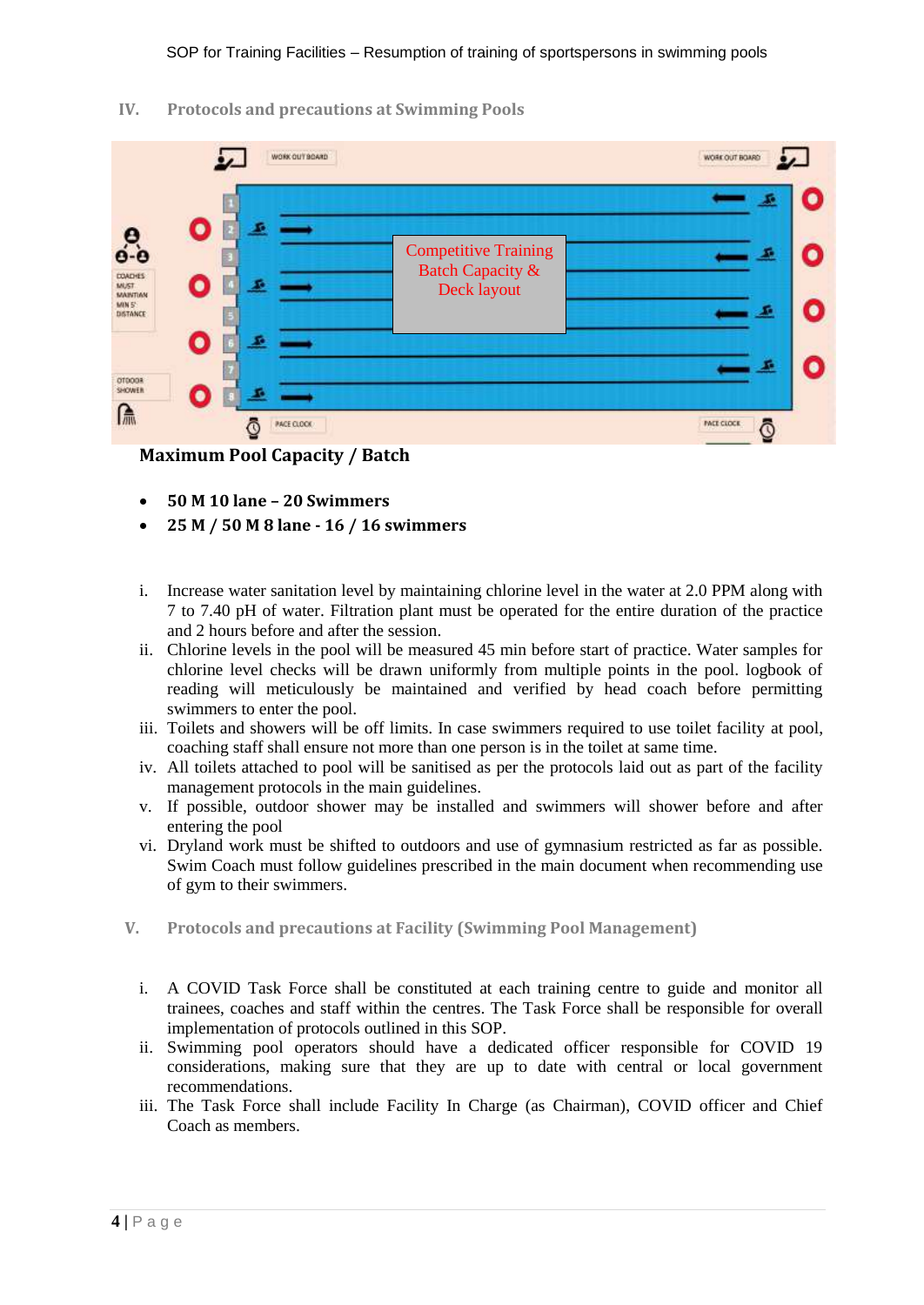iv. The Task Force shall work closely with the coaches and support staff to define guidelines and protocols to conduct the training in the COVID environment.

#### **VI. SWIMMING SAFELY**

- **A. PREPARING TO SWIM**
- i. Use a hand sanitizer if soap and water are not readily available before going to the pool.
- ii. Do not share equipment.
- iii. Wear your suit to and from practice. Change in your respective room.
- iv. Bring a full water bottle to avoid touching a tap
- v. If you need to sneeze or cough, do so into a tissue or upper sleeve/arm
- vi. Arrive as close as possible to when activity begins.
- vii. Avoid touching gates, fences, benches, etc. if you can.
- viii. Do not attend practice if you do not feel well.
- ix. Shower before entering pool if outdoor shower available on pool deck.
- **B. WHEN SWIMMING**
- i. Follow directions for spacing and stay at least six feet apart from others.
- ii. Do not make physical contact with others or giving a high five.
- iii. Try not to take water in your mouth while swimming and if you need to spit do so in the gutter
- iv. Avoid physical contact with other swimmers when taking a break.
- v. Coaches are advised to follow workouts to maintain basic fitness and endurance of the swimmers. High intensity workouts which may reduce athlete's immunity should be avoided.
- **C. AFTER SWIMMING**
- i. Leave the facility as soon as reasonably possible after practice.
- ii. Wash your hands thoroughly or use a hand sanitizer after leaving the pool.
- iii. Do not use the locker room or changing area.
- iv. Shower at one you reach your respective room.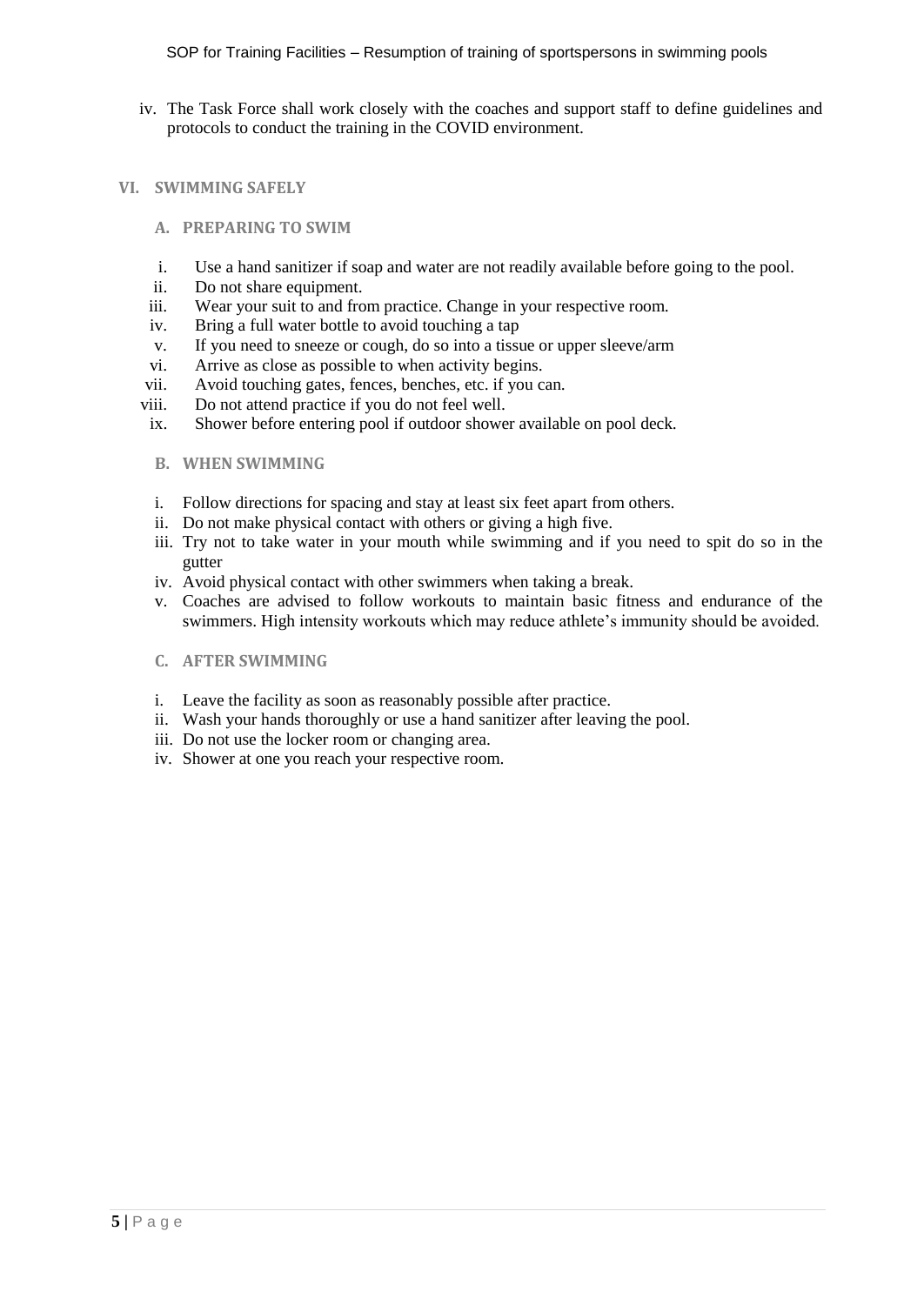**Annexure 1**

**COVID-19: Guidelines on disinfection of common public places including offices<sup>1</sup>**

**1. Indoor areas including office spaces**

Office spaces, including conference rooms should be cleaned and disinfected every evening after office hours or early in the morning before the rooms are occupied. Prior to cleaning, the worker should wear disposable rubber boots, gloves (heavy duty), and a triple layer mask.

- i. All indoor areas such as entrance lobbies, corridors and staircases, escalators, elevators, security guard booths, office rooms, meeting rooms, cafeteria should be mopped with a disinfectant with 1% sodium hypochlorite or phenolic disinfectants.
- ii. High contact surfaces such elevator buttons, handrails / handles and call buttons, escalator handrails, public counters, intercom systems, equipment like telephone, printers/scanners, and other office machines should be cleaned twice daily by mopping with a linen/absorbable cloth soaked in 1% sodium hypochlorite. Frequently touched areas like tabletops, chair handles, pens, diary files, keyboards, mouse, mouse pad, tea/coffee dispensing machines etc. should specially be cleaned.
- iii. For metallic surfaces like door handles, security locks, keys etc. 70% alcohol can be used to wipe down surfaces where the use of bleach is not suitable.
- iv. Hand sanitizing stations should be installed in office premises (especially at the entry) and near high contact surfaces.
- v. Carefully clean the equipment used in cleaning at the end of the cleaning process.
- vi. Remove PPE, discard in a disposable PPE in yellow disposable bag and wash hands with soap and water.

#### **2. Outdoor areas**

Outdoor areas have less risk then indoor areas due to air currents and exposure to sunlight. Cleaning and disinfection efforts should be targeted to frequently touched/contaminated surfaces as already detailed above.

#### **3. Public toilets**

Sanitary workers must use separate set of cleaning equipment for toilets (mops, nylon scrubber) and separate set for sink and commode). They should always wear disposable protective gloves while cleaning a toilet.

| <b>Areas</b> | <b>Agents / Toilet cleaner</b> | <b>Procedure</b>                                                                                      |
|--------------|--------------------------------|-------------------------------------------------------------------------------------------------------|
| Toilet pot/  | Sodium hypochlorite 1%/        | Inside of toilet pot/commode -                                                                        |
| commode      | detergent Soap powder / long   | Scrub with the recommended                                                                            |
|              | handle angular brush           | agents and the long handle<br>angular brush.                                                          |
|              |                                | ii.<br>Outside<br>with<br>clean<br>$\overline{\phantom{a}}$<br>recommended agents; use a<br>scrubber. |

1 <sup>1</sup>MoHFW website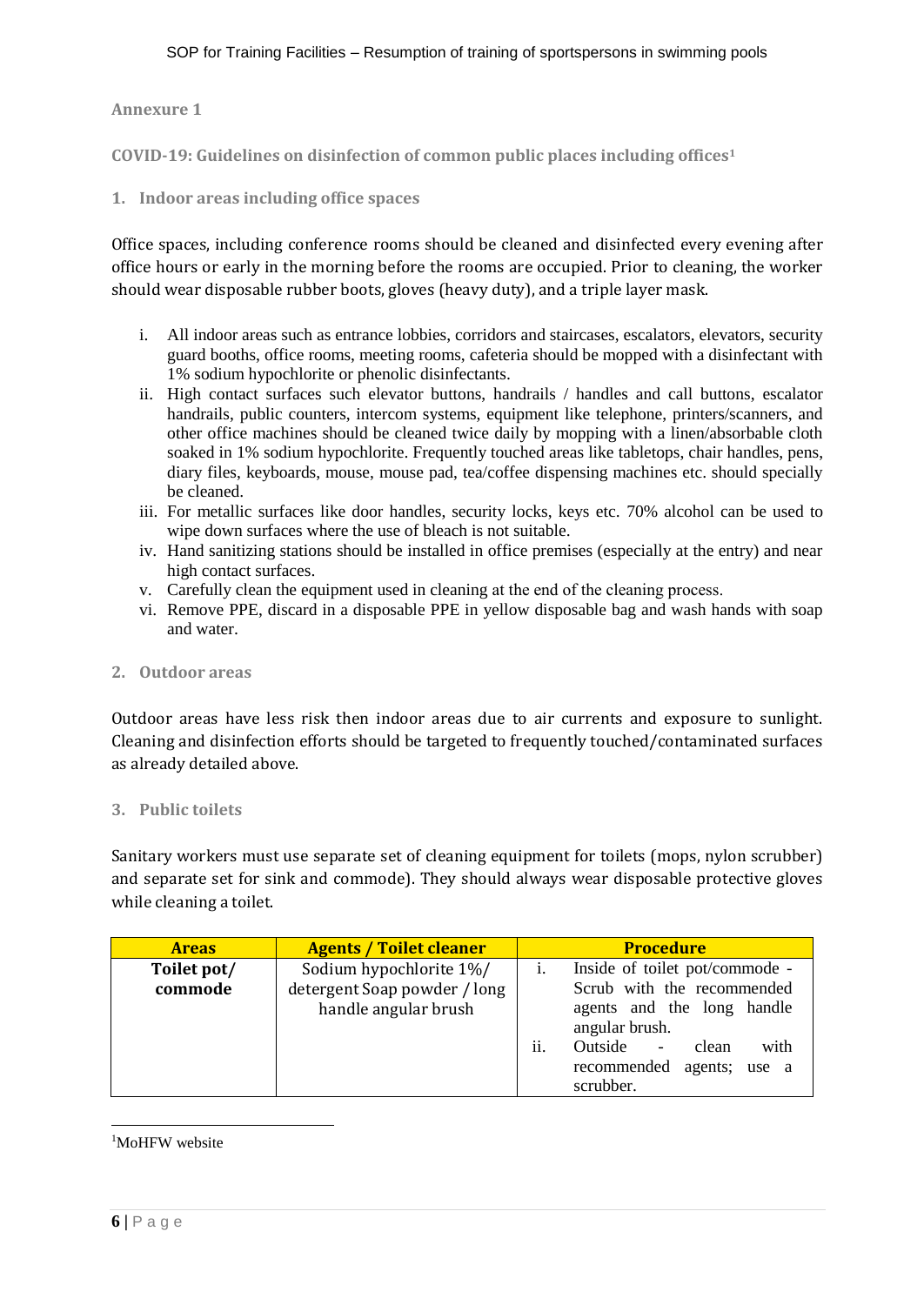| <b>Areas</b>               | <b>Agents / Toilet cleaner</b> |                  | <b>Procedure</b>                  |  |  |
|----------------------------|--------------------------------|------------------|-----------------------------------|--|--|
| Lid/commode                | Nylon scrubber and soap        | iii.             | Wet<br>and scrub with<br>soap     |  |  |
|                            | powder/detergent               |                  | powder and the nylon scrubber     |  |  |
|                            | 1% Sodium Hypochlorite         |                  | inside and outside.               |  |  |
|                            |                                | iv.              | Sodium<br>1%<br>Wipe<br>with      |  |  |
|                            |                                |                  | Hypochlorite                      |  |  |
| <b>Toilet floor</b>        | Soap powder / detergent and    | $\mathbf{i}$ .   | Scrub floor with soap powder      |  |  |
|                            | scrubbing brush/ nylon broom   |                  | and the scrubbing brush           |  |  |
|                            | 1% Sodium Hypochlorite         | ii.              | Wash with water                   |  |  |
|                            |                                | iii.             | Use sodium hypochlorite 1%        |  |  |
|                            |                                |                  | dilution                          |  |  |
| <b>Sink</b>                | Soap powder / detergent and    | $\overline{i}$ . | Scrub with the nylon scrubber.    |  |  |
|                            | nylon scrubber                 | ii.              | sodium<br>with<br>1%<br>Wipe      |  |  |
|                            | 1% Sodium Hypochlorite         |                  | hypochlorite                      |  |  |
| <b>Showers area / Taps</b> | Warm water Detergent powder    | iii.             | Thoroughly<br>scrub<br>the        |  |  |
| and fittings               | Nylon Scrubber 1% Sodium       |                  | floors/tiles with warm water      |  |  |
|                            | Hypochlorite/70% alcohol       |                  | and detergent                     |  |  |
|                            |                                | iv.              | Wipe over taps and fittings       |  |  |
|                            |                                |                  | with<br>damp<br>cloth<br>and<br>a |  |  |
|                            |                                |                  | detergent.                        |  |  |
|                            |                                | V.               | Care should be taken to clean     |  |  |
|                            |                                |                  | the underside of taps<br>and      |  |  |
|                            |                                |                  | fittings.                         |  |  |
|                            |                                | vi.              | sodium<br>Wipe<br>with<br>1%      |  |  |
|                            |                                |                  | hypochlorite/70% alcohol          |  |  |
| Soap dispensers            | Detergent and water            | vii.             | Should be cleaned daily with      |  |  |
|                            |                                |                  | detergent and water and dried.    |  |  |

Note: 70% Alcohol can be used to wipe down surfaces where the use of bleach is not suitable, e.g. metal. (Chloroxylenol (4.5-5.5%)/ Benzalkonium Chloride or any other disinfectants found to be effective against coronavirus may be used as per manufacturer's instructions)

**4. Recommended Personal Protective Equipment (PPE):**

Wear appropriate PPE which would include the following while carrying out cleaning and disinfection work.

- a. Wear disposable rubber boots, gloves (heavy duty), and a triple layer mask
- b. Gloves should be removed and discarded damaged, and a new pair worn.
- c. All disposable PPE should be removed and discarded after cleaning activities are completed.

Masks are effective if worn according to instructions and properly fitted. Masks should be discarded and changed if they become physically damaged or soaked.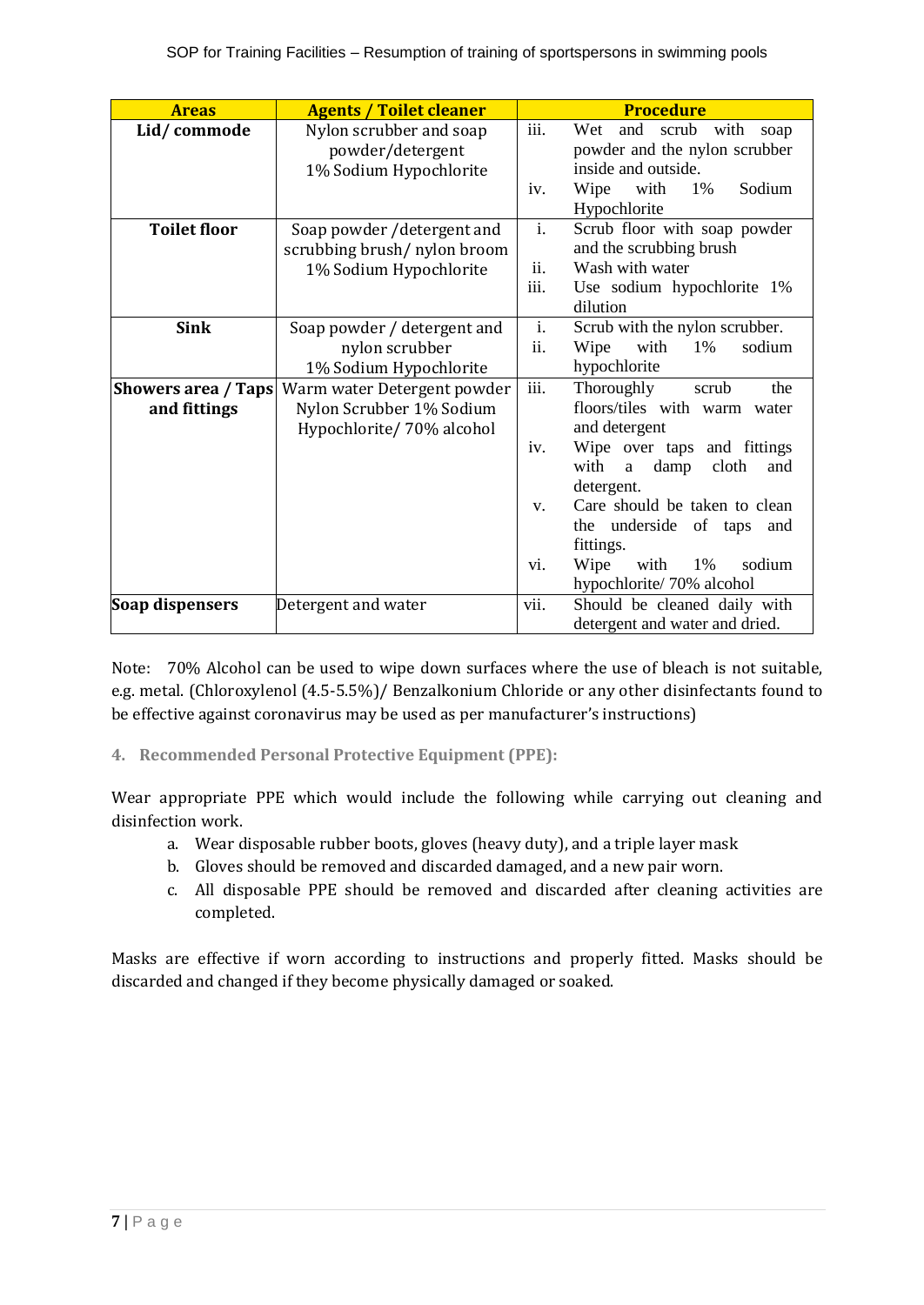# **Annexure 2**

**Precautions for gymnasium/physiotherapy room/medical centre**

- i. Use of gym shall be avoided/ limited to inescapable requirement; and as far as possible exercise shall be allowed using personal equipment, which shall not be shared by any other trainee.
- ii. If exercising in gym is deemed necessary, distancing norms of 1.5 to 2 metres shall be adhered to at all times and it shall be ensured that no utility like towel, water bottle etc. is shared
- iii. The use of gym shall be allowed in specific time slots, allowing sufficient time for disinfection between two slots, and the maximum number of people allowed to use the gym at a time shall be determined by the COVID Task Force of respective centre
- iv. Use of the fitness equipment shall be permitted only while wearing gloves and face mask and under consequent use of disinfectants afterwards. Use of the fitness room shall be permitted only in small groups of maximum 5 people under observance distancing norms.
- v. Each gym equipment shall be disinfected after every single use. Additional staff shall be appointed for proper disinfection of the gym equipment prior to continuous usage.
- vi. All physiotherapy/massage shall be avoided unless absolutely necessary. In case physiotherapy is deemed necessary, the following shall be exercised –
- vii. Athletes must take a proper shower before physiotherapy/massage
- viii. Athletes shall be treated individually in spacious, ventilated rooms. If necessary, additional rooms may be opened with disinfected examination couches.
- ix. Both the physiotherapist and the athlete shall sanitize hands prior and after the therapy session using sanitizers placed within treatment room
- x. Both physiotherapist and athlete shall wear facial masks during the treatment session
- xi. Physiotherapist shall use disposable gloves, discarding them after each therapy session
- xii. Physiotherapist shall avoid touching eyes, nose and mouth of the athlete
- xiii. Athletes shall carry their own towel for the therapy session
- xiv. Medical equipment such as ultrasound/ shockwave/etc. shall be used economically and only after prior and subsequent disinfection.
- xv. Recovery areas including sauna, hydrotherapy etc. shall be made inaccessible during this period
- xvi. Services of a masseur/ masseuse may be utilised preferably only once high intensity training starts or wherever recovery is an issue. Additionally, services utilising recovery equipment/ massage table/ game ready shall be resumed only after proper disinfection.
- xvii. All Medical Room furniture in each room shall be sterilized prior to 8.30 am and then once again at 11 am.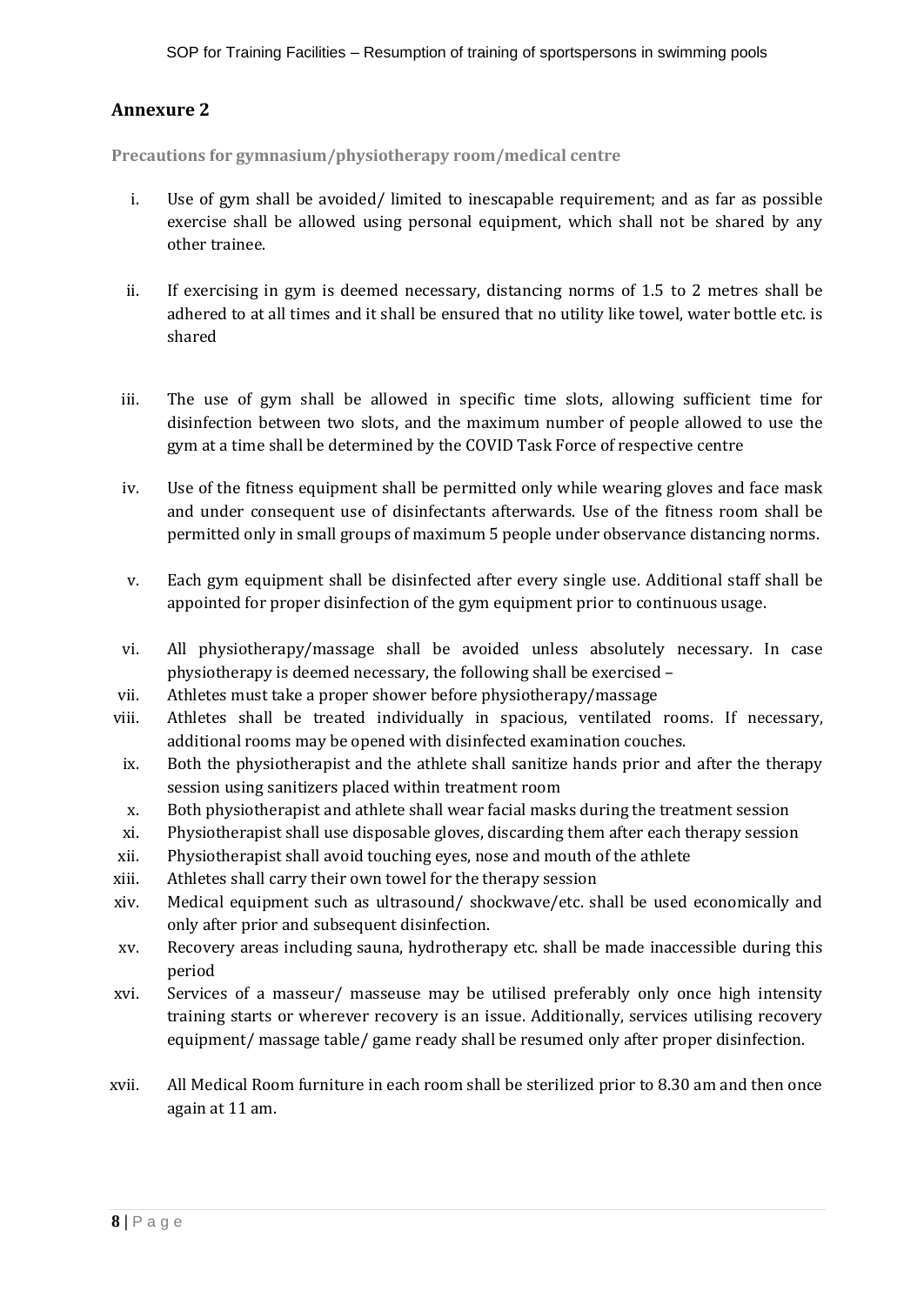SOP for Training Facilities – Resumption of training of sportspersons in swimming pools

- xviii. Patients entry door into the building complex shall have a wall installed hand sanitizer which must be used by every patient before entry.
- xix. Athletes shall resort to tele-consultation as much as possible and not visit the medical centre unless it is a case of emergency.
- xx. Screening of all patients shall be done at the entrance at separate tables placed in the waiting area.
- xxi. General medical check-up shall be conducted every weekend for all athletes and support staff including mess and horticulture staff, grounds men, security etc) till situation stabilises. Medical register shall be maintained and checked regularly to track all personnel who may be susceptible to virus by virtue of respiratory illness or other relevant ailments.
- xxii. All medical staff including Doctors, Nurses, Medical attendants, shall be advised to wear all necessary PPE like goggles, face shield, mask, gloves, coverall/gowns (with or without aprons), head cover and shoe covers while handling a suspected COVID-19 case.
- xxiii. Medical centre shall be operated in close coordination with local hospitals and treatment centres equipped with COVID19 testing and treatment. All concerned cases shall be dealt with as per guidance of these centres.
- xxiv. Medical centre shall maintain close coordination with COVID Task Force and have direct access to COVID19 Helpline.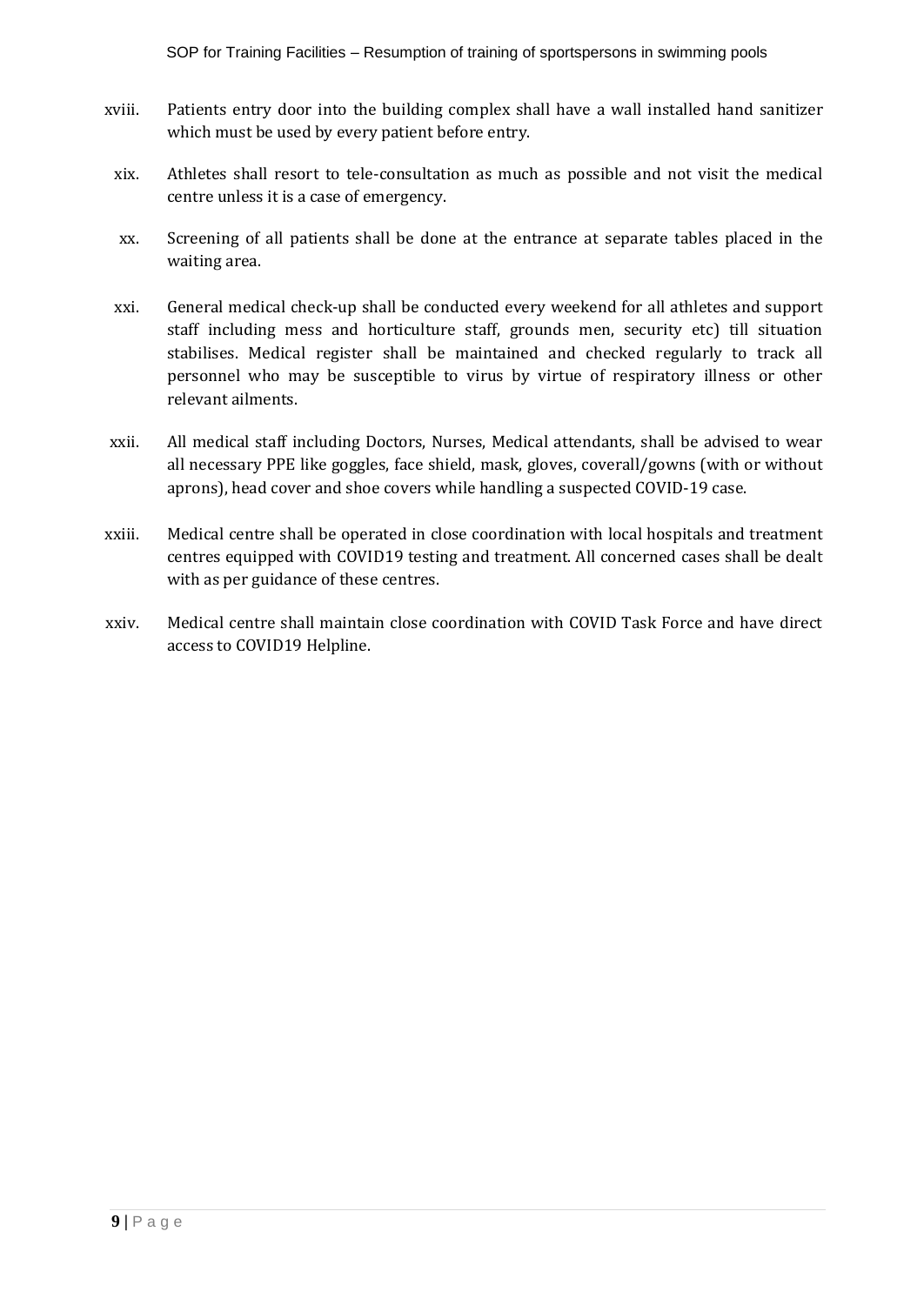# **Annexure-3**

# General Guidelines

- i. Any training equipment used shall be disinfected before next usage.
- ii. No spectators shall be allowed within training centre at any time. "Pick up" and "Drop off" will be strictly at the gate and monitored by the security staff.
- iii. Compulsory screening will be performed of all persons visiting the centres. The security personnel manning the entry gate at each shift shall be trained to perform the thermal tests and conduct screening based on any obvious symptoms.
- iv. Provisions would be made for multiple hand washing stations at different locations including entry point, gymnasium, swimming pool, hostel etc and hand sanitizers for the use of athletes/coaches/ employees.
- v. Deep cleaning of all drinking and hand washing stations, washrooms, showers and lavatories shall be ensured.
- vi. All packed supplies delivered at centre shall be placed in an open area for a period of 24hrs (cardboard packing) or 72 hours (plastic packing) before usage. Unwrapped items like fruits or vegetables shall be washed under running water immediately after being delivered at centre. Fruits and vegetables may be soaked in diluted vinegar, salt or lemon water for few hours and left to dry prior to consumption if applicable.
- vii. Cooking of common item where applicable by multiple individuals shall be avoided and food handlers shall be quarantined as per norms upon returning to centre, working on a rotational roster.
- viii. CCTV monitoring shall be ensured to detect crowding at swimming pool, gymnasium, medical, physiotherapy centre, hostel, dining area where applicable etc.
- ix. Provisions must be made for display of Posters/standees/AV media on preventive measures against COVID-19 at prominent places in the SAI and non-SAI centres.
- x. Display State helpline numbers and also numbers of local health authorities at reception, medical unit and hostels.
- xi. All waste bins will be required to have "Yellow" Plastic garbage bags (yellow colour is designated as biohazard). Athletes, coaches and employees should be advised to dispose of used face covers / masks in these bins placed in common areas.
- xii. In case of positive result, COVID-19 is a notifiable disease and Local public health authorities must be immediately informed and steps taken as per instructions of the health authorities.